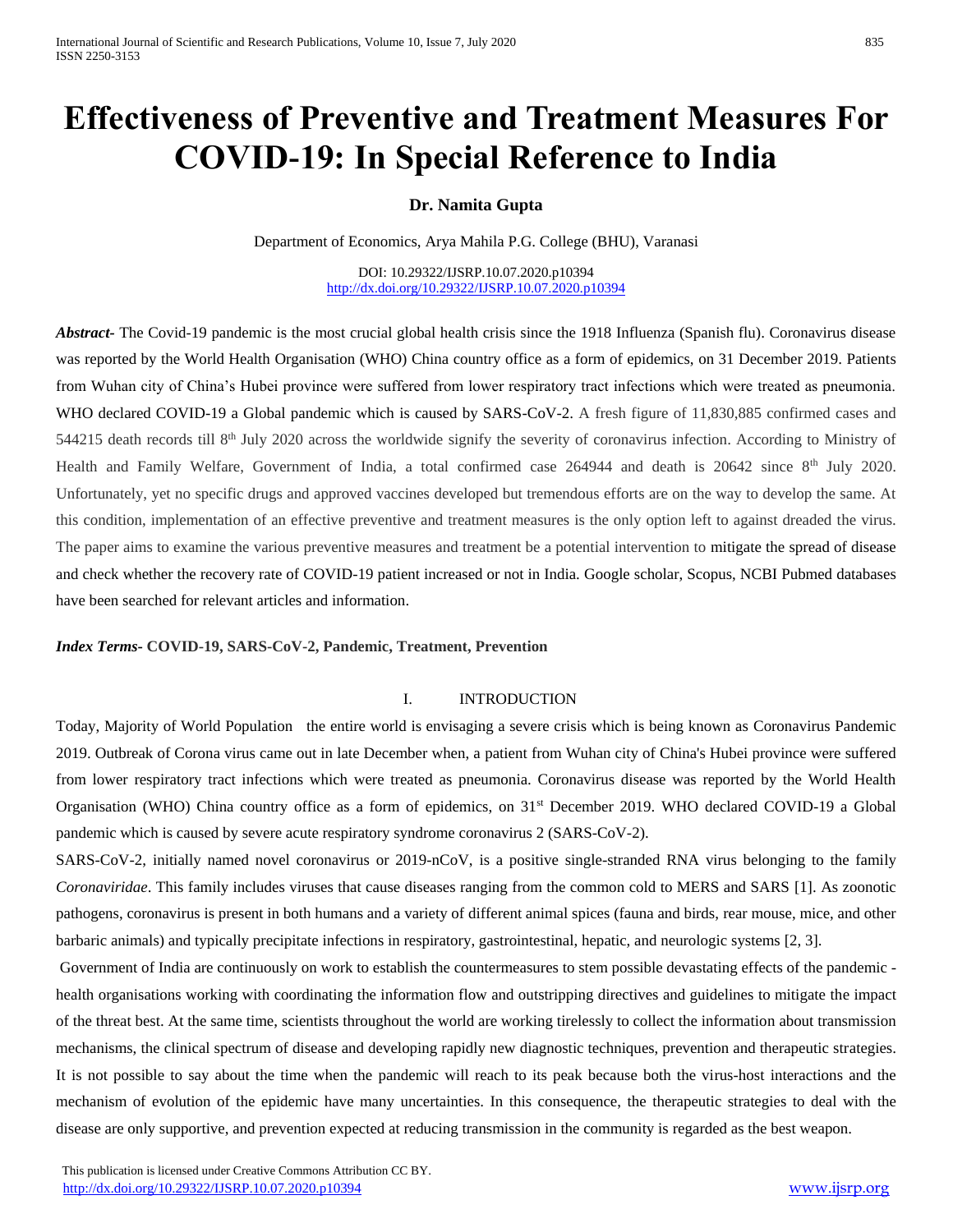International Journal of Scientific and Research Publications, Volume 10, Issue 7, July 2020 836 ISSN 2250-3153

The paper aims to examine the various preventive measures and treatment be a potential intervention to mitigate the spread of disease and check whether the recovery rate of COVID-19 patient increased or not in India.

II. EPIDEMIOLOGY

#### **Prevalence of COVID-19**

The first case Covid-19 can be traced back to  $17<sup>th</sup>$  November 2019, according to media reports on unpublished Chinese government data and for about one month after that date, there were one to five new cases reported each day. The South China Morning Post' column stated, "there are 60 confirmed cases by  $20<sup>th</sup>$  December" [4].

On 31st December 2019, the WHO China Country Office firstly was informed of cases of pneumonia unknown aetiology detected in Wuhan City, Hubei Province of China. Between 31st December 2019 to 03rd January 2020, a total of 44 case-patients with pneumonia of unknown aetiology were reported to WHO by the National Authorities, China. During this reported period, the



causative agent was not identified. On, 11-12 January 2020, WHO obtained further comprehensive information on the disease from the National Health Commission, China and concluded that the outbreak is accompanying with exposures in one seafood market in Wuhan City [5]. By 22<sup>nd</sup> January 2020, 571 confirmed cases of COVID-19 were reported in China, and 95 cases are severely ill, and 17 people had died [6]. Till the end of January 2020, the virus was spread to several countries including in India, Taiwan, USA, Sri Lanka,

Figure 1:Chart showing number of confirmed and death COVID-19 cases in the World (Source: WHO Situation Reports from *31/01/2020 to 5/07/2020) Death, and confirmed infected cases are shown, on respective lines at 5 July, 2020 in the World.*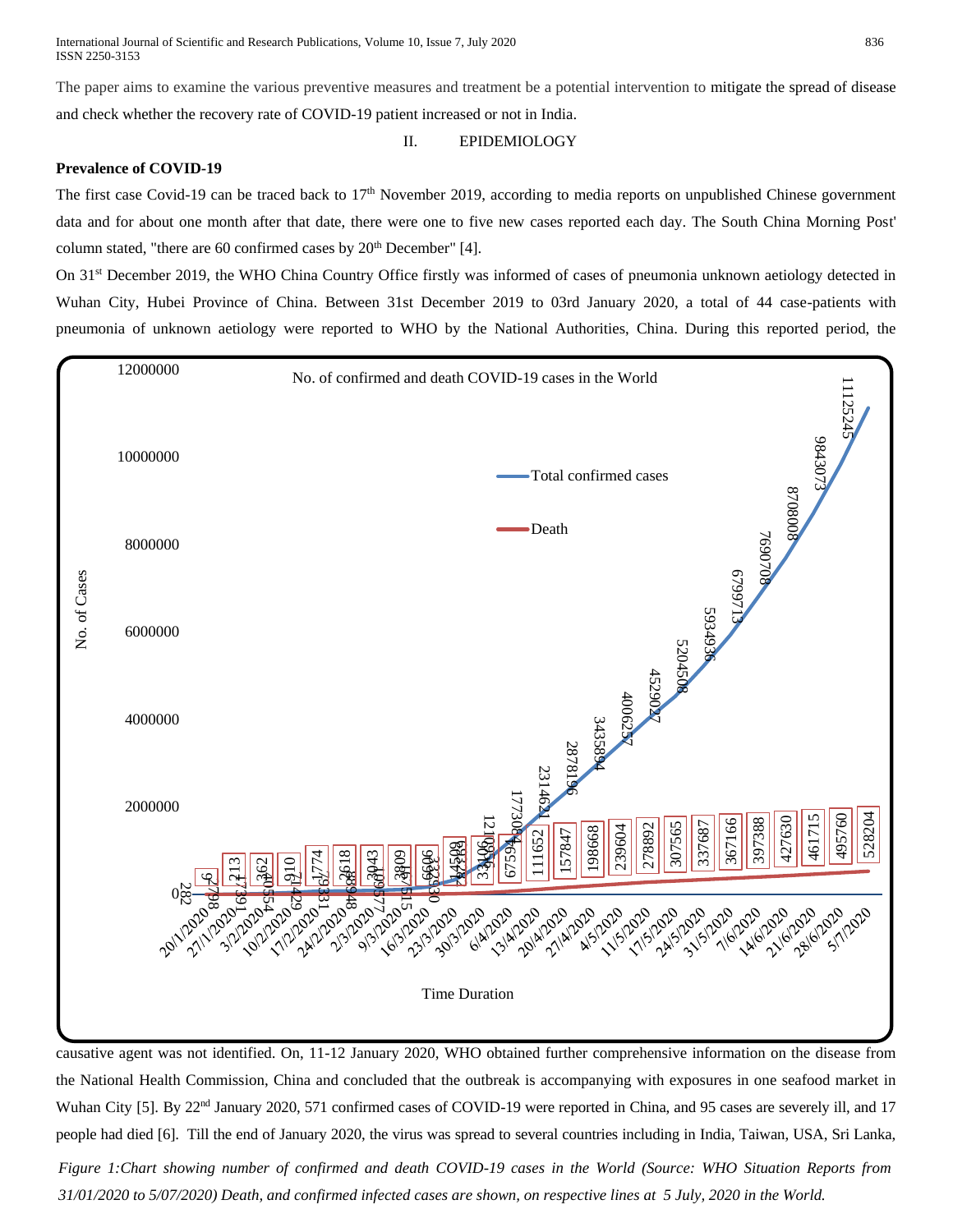International Journal of Scientific and Research Publications, Volume 10, Issue 7, July 2020 837 ISSN 2250-3153

Singapore, France, Germany, UK, Italy, Spain, Thailand, Vietnam, Malaysia, Nepal, Cambodia, Japan, Republic of Korea, Australia, the United Arab Emirates, the Philippines, Canada, and Finland. The WHO, on 30<sup>th</sup> January 2020, articulate COVID-19 a Public Health Emergency of International Concern [7]. Further, WHO risk assessment on Global level consider it very high as on 10<sup>th</sup> March 2020, with the majority of cases n=9172 seen in Italy alone (European region), followed by Korea (Western Pacific Region) n=7513 and Iran (Eastern Mediterranean) n= 7161 [8]. As a consequence, WHO declared the COVID-19 outbreak as a Pandemic, on  $11<sup>th</sup>$  March 2020 [9]. On 24th April, the total confirmed cases were 23,14,621 and deaths 1,98,668, which increased to 11,500,302 and deaths 535,759 on 7 th July 2020 (see Fig No. 1).

#### **India**

The first laboratory-confirmed case of 2019-nCoV, the patient, a student returning from Wuhan, reported in Kerala, India, on  $30<sup>th</sup>$ January 2020 [10]. As of 09<sup>th</sup> March, a total of 44 confirmed cases have surfaced in India in which these states were included: Delhi (4), Haryana (14), Jammu (1), Kerala (9), Ladakh (2), Punjab (1), Rajasthan (2), Tamil Nadu (1), Telangana (1), Uttar Pradesh (9), and



of these, 16 are foreign nationals [11]. Ministry of Health & Family Welfare (MoHFW), GoI reported a total of 23,077 COVID-19 *Figure 2: Chart showing number of confirmed and death COVID-19 cases in India (Source: WHO Situation Reports from 31/01/2020 to 05/07/2020) Death, Recovered and confirmed infected cases are shown, on respective lines at 05th July, 2020 in India.*

confirmed cases, 718 deaths, 15,267 cured instances had been reported in 31 states/union territories on 24<sup>th</sup> April 2020 which has increased to 2,64,944 confirmed cases, 20642 deaths, and 456830 cured cases as on  $8<sup>th</sup>$  July 2020 (see Fig. No. 2) [12].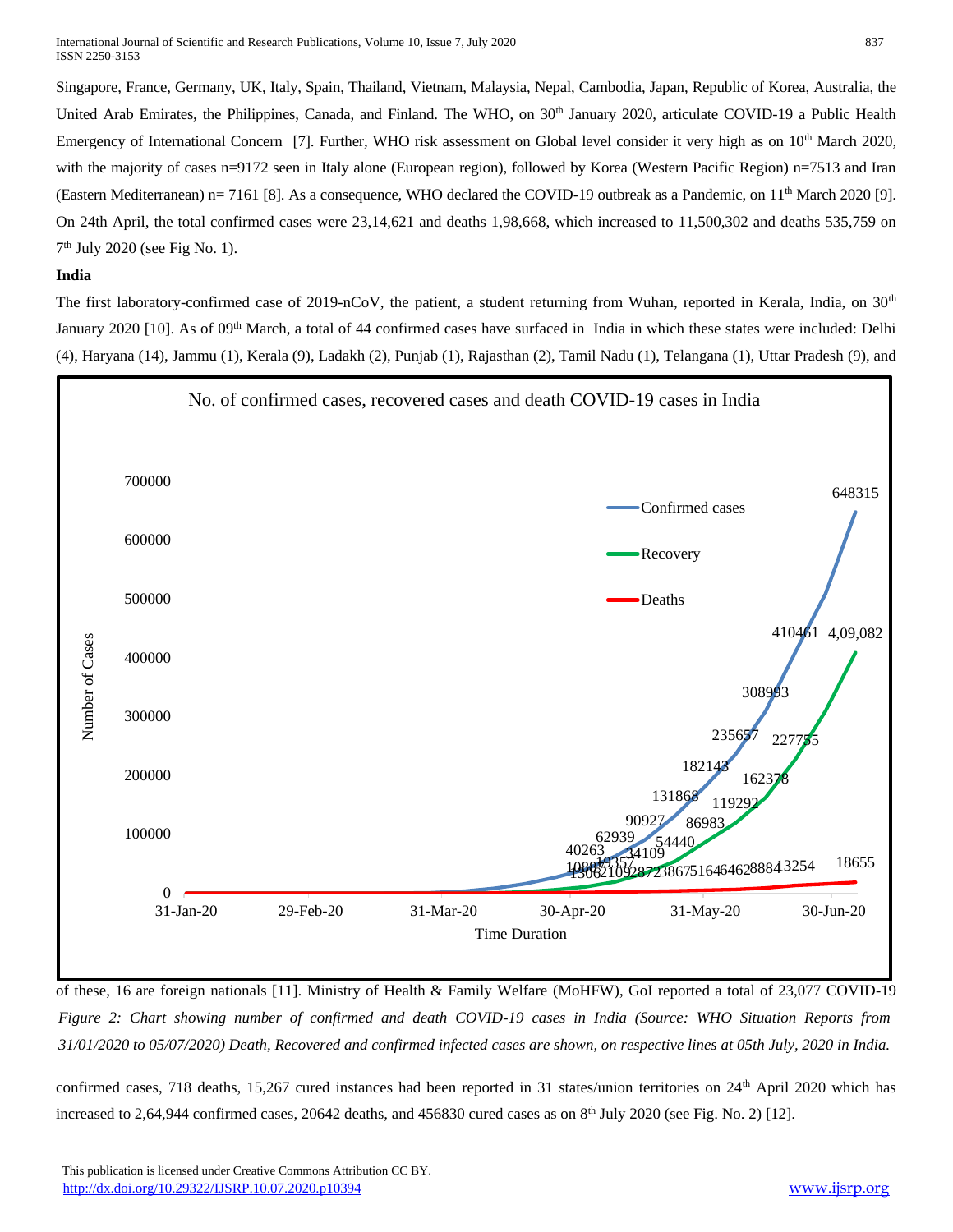International Journal of Scientific and Research Publications, Volume 10, Issue 7, July 2020 838 ISSN 2250-3153

In 33 states/UT, the worst hit of COVID-19 Pandemic is Maharashtra, Tamil Nadu, Delhi, Gujarat, Uttar Pradesh, West Bengal, Telangana, Rajasthan, and Andhra Pradesh. Till  $7<sup>th</sup>$  July 2020, Maharashtra has had 217121 confirmed coronavirus cases so far, and 118558 people have been cured and 9250 deaths [13]. In Maharashtra, Dharavi City, which is Asia's largest slum centre, has the highest number of COVID-19 cases and those who die from it [14].

#### III. TRANSMISSION

An evaluation of COVID-19 cases suggests that the disease is spread primarily through person-to-person contact, as well as coughing, sneezing, or even exposure to talking drops by people infected with the virus. Fortunately, droplets containing the virus; typically do not float more than six feet and usually do not stay in the air for long. Virus secretion released in respiration from COVID-19 patients passes into the mucous membrane of healthy people. Transmission is also possible if a healthy person touches the surface exposed to infected droplets and then touches his/ her eye, nose, or mouth [15].

#### IV. COMMON SYMPTOM

The most common symptoms seen in COVID-19 patient are fever, dry cough, and tiredness. Other symptoms that are less common and may affect some patients include aches and pains, nasal congestion, headache, conjunctivitis, sore throat, diarrhea, loss of taste or smell or a rash on skin or discoloration of fingers or toes. These manifestations are usually amiable and begin step by step. Some subjects become contagious but only have very amiable disease [16]. he Chinese Center for Disease Control and Prevention published a report of 72,314 cases, has demonstrated that the severity of clinical symptoms can vary among the individuals [17].

Mostly, 81% of patients were described as mild, i.e. non-pneumonia and mild pneumonia, recover from the disease without needing hospital treatment. 14% of cases were severe, i.e. dyspnea, respiratory frequency ≥30/min, blood oxygen saturation ≤93%, arterial



*Figure 3: Intensity of Disease: In a study, 81% of COVID-19 patients were described as mild, i.e. non-pneumonia and mild pneumonia, recover from the disease without needing hospital treatment. 14% of cases were severe, i.e. dyspnea, respiratory frequency ≥30/min*

oxygen partial pressure to inspired oxygen fraction ratio <300, and/or lung infiltrates >50% within 24–48 h), 5% cases were critical, i.e. respiratory failure, septic shock, and multiple organ dysfunction or failure (fig. No. 3) [18].

#### V. TREATMENT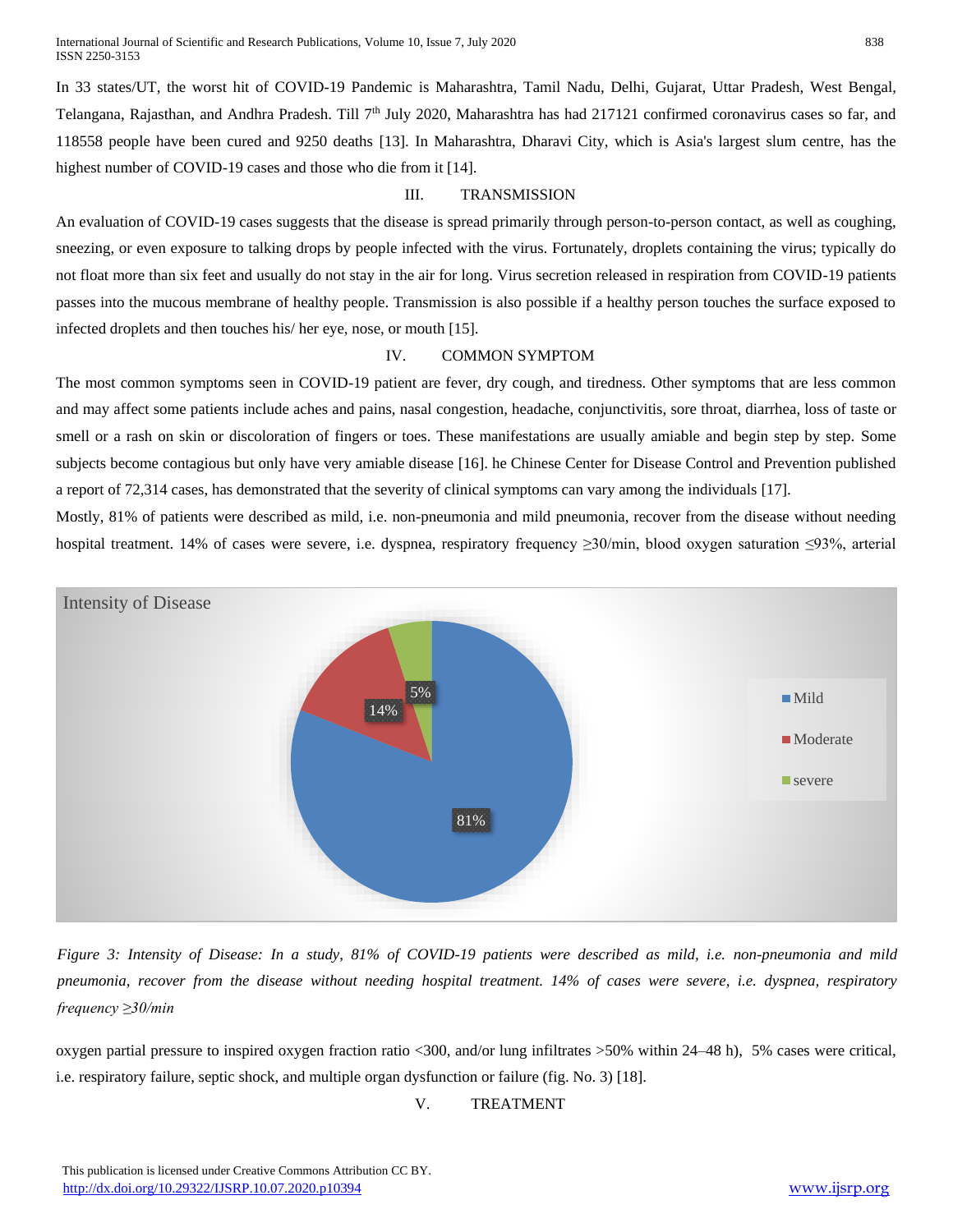There are no specific drugs, and vaccines developed for COVID-19 until now, but some antiviral drugs and other drugs have shown *in-vitro* activity against SARS-CoV-2 and are being used for treatment [19]. The treatment of COVID-19 is solely supportive of the vital organs and symptomatic to relief the patients.

## **1. Antiviral Drug Therapy**

Antiviral treatment is used for various viral diseases such as influenza. These drugs don't kill a virus but somewhat limits the production of new ones in host cells. Since the SARS-CoV-2 is a new one, therefore scant evidence related to specific antiviral drugs available that may work against it. Guidelines issued by China's National Health Commission for prevention, diagnosis and treatment of SARS-CoV-2 have included antiviral drugs such as lopinavir/ritonavir, interferon α (IFN-α), ribavirin, chloroquine phosphate, and arbidol in the latest version [19]. Doctors and scientists are looking at both existing and experimental antivirals to find effective treatments for this new disease. Some medicines, which are being used in COVID-19, are given below:

- **A. Remdesivir** was initially developed for activity against the Ebola virus. Researchers are testing remdesivir to see how it might help patients with COVID-19, and results of some of these studies are available. The drug appears to be effective in-vitro, in protecting cells against infection by the SARS-CoV-2 (as is true of the SARS and MERS coronaviruses). Still, more investigations are underway to validate its efficacy. It was used in the first case of COVID-19 in the USA at Washington state, in January 2020. The case was critically ill but survived. Of course, activity in one instance does not establish the drug is powerful and active. Another two large randomised clinical trials are initiated in China. The two trials will enroll over 700 cases and are likely to definitively clarify the issue of whether the drug is efficient in treating COVID-19. Studies also are started in the United States, including at numerous Harvard-affiliated hospitals. It is troublesome to foretell when the drug could be recommended for use and manufactured in large quantities, assuming the clinical trials may symbolise that it is effective and trustworthy to treat infections [20].
- **B. Lopinavir/Ritonavir** Lopinavir/Ritonavir primarily used against human immunodeficiency virus (HIV). It used in combination with other drugs in adults and children over 14 days of age who are infected with HIV. Chu et al. reported that lopinavir/ ritonavir shown anti-SARS-CoV activity in vitro and in clinical studies [21].
- **C. Ribavirin** is a broad-spectrum antiviral drug that belongs to the nucleoside analogue category. A comparative study conducted on 111 patients with SARS treated with ribavirin monotherapy and 41 patients with SARS treated with lopinavir/ ritonavir and ribavirin; patients treated with the combined therapy had a lower risk of acute respiratory distress syndrome (ARDS) and death [21].
- **D. Chloroquine** is a well known and widely used antimalarial drug. Its broad-spectrum antiviral potential was explored in 2006. Chloroquine has SARS-CoV-2 blocking ability at low-micromolar concentration [22].
- **E. Arbidol** is used to treat influenza virus. It also effectively inhibit SARS-CoV-2 infection at a concentration of 10-30 μM *in vitro* [19].

## **2. Convalescent plasma therapy**

Convalescent plasma therapy uses a blood element called plasma, which comprises the virus-fighting antibodies. It is obtained from cases who have recovered from the infection and used in the treatment of COVID-19 patients who are severely ill. This will provide readymade immunity to COVID-19 patients.

There is no established therapy for Covid-19 in any country of the world, including plasma therapy. Plasma therapy is being investigated with, and there is no data to recommend it as a treatment. It is only at a preliminary experimental stage. If not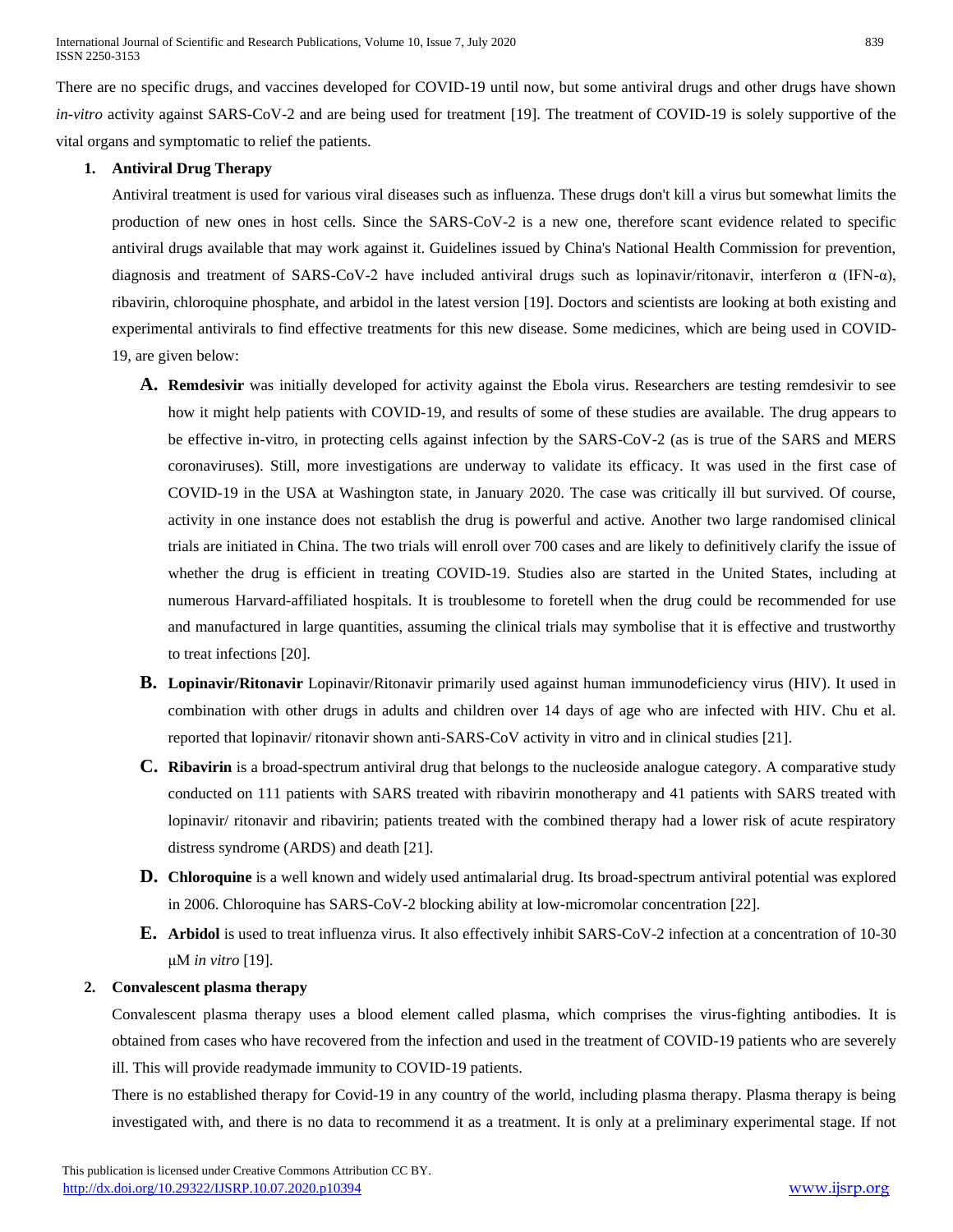practiced accurately, it can generate life-threatening complexities", said Lav Agarwal, Joint Secretary Health Ministry, Government of India [23].

Several Covid-19 patients medical care centres in India are reported to have started banking plasma from coronavirus recovered patients after its use was said to have shown positive results. In Rajasthan, the first two cases of COVID-19 patients, who were given plasma at Sawai Singh Hospital, has shown signs of improvement [24]. There are some states Maharashtra, Uttar Pradesh, Madhya Pradesh and Rajasthan used plasma therapy trails. Delhi is the first state which started plasma bank for the COVID-19 patient's treatment and now applying on the patients of the same [25].

## VI. PREVENTION

To limit the cases of COVID-19, preventive measures are the prime and current strategy in adopted India. As long as the value of R0 is more than 1, the epidemic will continue to grow (COVID-19 is 2.2); therefore, the control measures should be focused on reducing the value to less than 1. Preventive strategies in India are mainly concentrated on quarantine measures and careful isolation of patients. The thorough and appropriate infection spread control measures should be adopted during the diagnosis and clinical care of an infected COVID-19 patient. For instance, droplet, contact, and airborne infection spread precautions should be taken during specimen collection; and sputum induction should be avoided. Lockdown adopted by all countries also falls under preventives strategies. In India, Prime Minister Narendra Modi implemented nation-wide lockdown in four-phase till May: lockdown firstly implemented on 23rd March 2020, and step-wise extended up to 31st May 2020, and in lockdown-3.0 and 4.0 some relaxations have been provided to run daily needs smoothly and to curb the spread of the new virus. Government of India sanctioned INR 15,000 crores COVID-19 Emergency Response and Health System Preparedness Package; INR 7,774 crores for immediate response and rest medium-term support (1-4 years), and issued the Containment Plan for COVID-19 with specially mentions about non-pharmaceutical interventions. (See Appendix -I, Preventive Measures implemented by Government of India on time to time [26]).

The WHO, other organisations and GoI have issued the following comprehensive preventive recommendations:

- Avoid intimate connection with patients suffering from acute respiratory plagues.
- Clean your hands regularly, particularly after meeting with infected personalities or their environment.
- Malinger unprotected touch with farm or wild animals.
- Subjects with manifestations of critical airway plague should keep their distance, close coughs or sneezes with throwaway tissues or clothes and clean their hands.
- Strengthen, in particular, in emergency medicine departments, the employment of strict cleanliness standards for the prevention and control of plagues.
- People who are immunocompromised should withdraw from frequent public meetings.

The most prominent strategy for the populous to undertake is to frequently clean their hands and utilise portable hand sanitiser and avoid touch with their face and mouth after combining with a possibly contaminated environment. Healthcare workers attending for infected people should employ contact and airborne anticipations to include PPE such as N95 or FFP3 masks, eye protection, gowns, and gloves to interrupt synchromesh of the pathogen.

### VII. RECOVERY

Those with a mild case of COVID-19 appear to recover within one to two weeks. For severe cases, recovery may take six weeks or more, and there may be lasting damage to the heart, kidneys, lungs and brain. About 1% of infected people worldwide will die from the disease [27]. As a result of adopting preventive and treatment measures, the recovery rate of COVID-19 patients is increased in the successive days (see fig. no. 4) [28].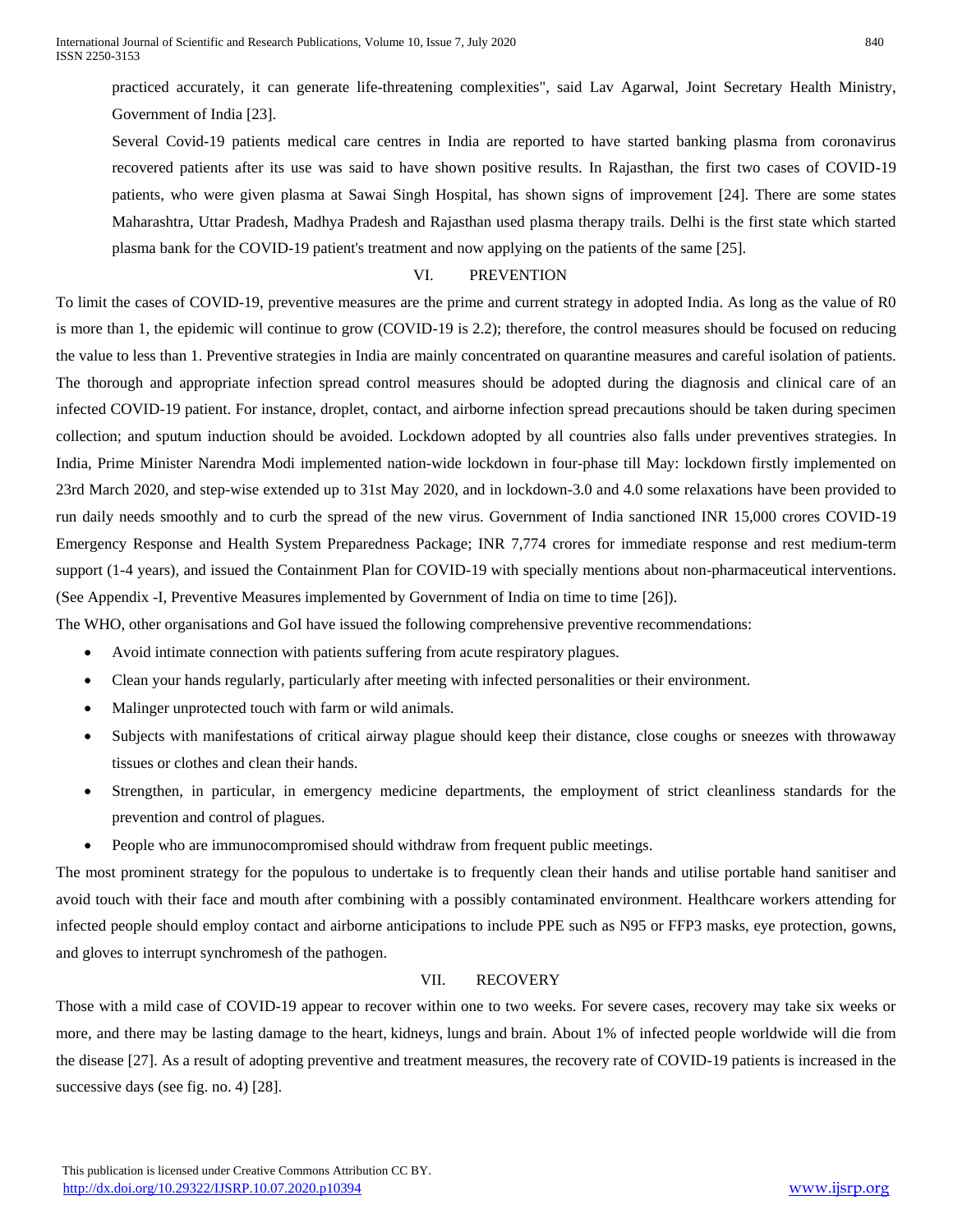International Journal of Scientific and Research Publications, Volume 10, Issue 7, July 2020 841 ISSN 2250-3153



*Figure 4: Recovery rate among confirmed cases across states with the highest COVID-19 burden (Source: Ministry of Health and Family Welfare, Government of India (MoHFW, GoI))*

#### VIII. CONCLUSION

COVID-19 is a new virus disease. It will not be possible to tell at which peak it will stop. No more drugs and no vaccine has been retracted yet. Implementation and compliance with strict restrictions of social alienate as a preventive measure to clamp and mitigate the spread of COVID-19 will prove to be decisive in the months to come. Up-to-date, evidence-based guidelines for acute management of COVID-19 are obligatory to guide clinicians during the at full tilt transmogrify pandemic. Infectious disease monitoring and in careful, the appropriate detection and advanced warning of disease outbreaks are a function of strength and potential of the Indian health system. The need of the hour is to win the trust of people with a thoughtful approach, and this is possible only when health expenditure is increased as a higher percentage of GDP than before. As new evidence emerges, current and potential treatment options must be frequently re-evaluated to offer the best possible care under such unprecedented circumstances.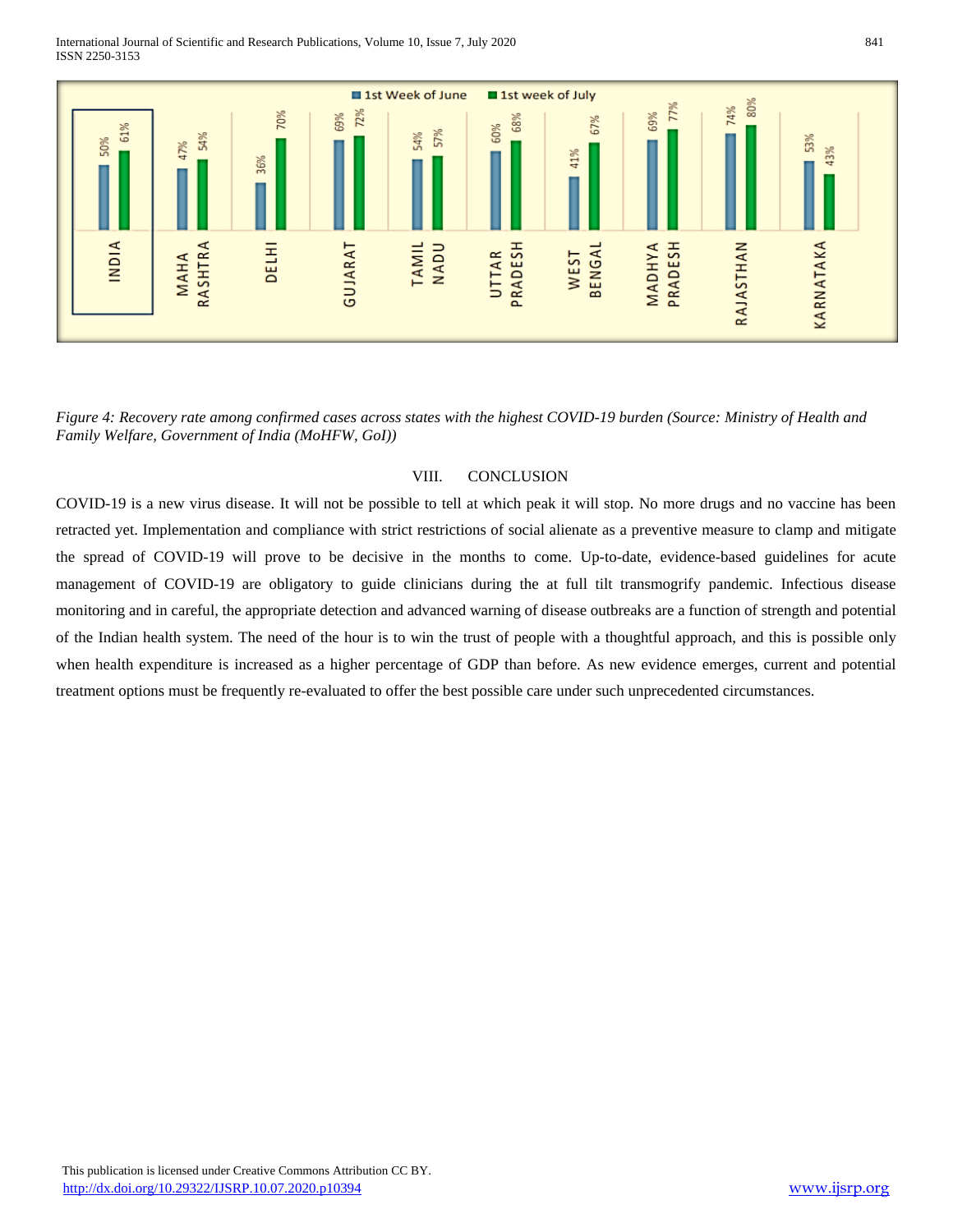Appendix-I : Preventive Measures Implemented by Government of India (Source: ACAPS)

| Date of<br>Implementation/<br>Extension | Category                     | <b>Measures</b>                                                | Remark                                                                                                                                                                                                                                                   |
|-----------------------------------------|------------------------------|----------------------------------------------------------------|----------------------------------------------------------------------------------------------------------------------------------------------------------------------------------------------------------------------------------------------------------|
| 25/01/2020                              | Public<br>health<br>measures | Health<br>screenings in<br>airports & border<br>crossings      | screening for travelers from 2019-nCoV affected countries (China) at points of entry                                                                                                                                                                     |
|                                         |                              | Strengthening the<br>public health<br>system                   | Establish In country/ community surveillance through the Integrated Disease Surveillance Programme<br>network (IDSP)                                                                                                                                     |
| 26/02/2020                              |                              | Isolation &<br>quarantine<br>policies                          | Indian citizens are advised to refrain from travel to China. People travelling to China henceforth will be<br>quarantined on return. Indian citizens are advised to refrain from non-essential travel to Singapore, Republic<br>of Korea, Iran, & Italy. |
|                                         |                              |                                                                | People coming from Republic of Korea, Iran & Italy or those having history of travel to these countries may<br>be quarantined for 14 days on arrival to India.                                                                                           |
|                                         | Movement<br>restrictions     | Visa restrictions                                              | Existing visas (including e-Visa already issued) of those traveling from China to India are no longer valid<br>for any foreign national travelling from China.                                                                                           |
| 05/03/2020                              | Social<br>distancing         | Limit public<br>gatherings                                     | Advisory against mass gatherings                                                                                                                                                                                                                         |
|                                         | Public<br>health             | Health<br>screenings in<br>airports & border<br>crossings      | Health screens at border crossings                                                                                                                                                                                                                       |
| 10/03/2020                              | measures                     | General<br>recommendations                                     | Indian citizens are advised to avoid non-essential travel abroad. They are further strongly advised to refrain<br>from travelling to China, Italy, Iran, Republic of Korea, Japan, France, Spain & Germany.                                              |
|                                         | Movement<br>restrictions     | Additional<br>health/documents<br>requirements<br>upon arrival | Incoming travelers having visited Italy or Korea to produce negative COVID-19 health certificate                                                                                                                                                         |
|                                         |                              | Visa restrictions                                              | All regular Visas (including e Visas) which have been granted to nationals of France, Germany & Spain on<br>or before 11.03.2020 & where these foreigners have not yet entered India stands suspended.                                                   |
| 11/03/2020                              |                              | Border checks                                                  | Suspension of all visas except diplomatic, official, UN, employment & project until April 15th<br>International traffic through land borders will be restricted to designated check posts with robust screening<br>facilities.                           |
| 13/03/2020                              | Public<br>health<br>measures | Health<br>screenings in<br>airports & border<br>crossings      | Intensified health inspections at all these entry points. Subject to quarantine if symptomatic.                                                                                                                                                          |
|                                         |                              | Isolation &<br>quarantine<br>policies                          | Incoming travelers (including Indians) have visited China, Italy, Iran, Republic of Korea, France, Spain &<br>Germany after 15th February, 2020 quarantine 14 days                                                                                       |
| 14/03/2020                              | Governance<br>& socio-       | Emergency<br>administrative                                    | Invoking use of emergency protocol & funds                                                                                                                                                                                                               |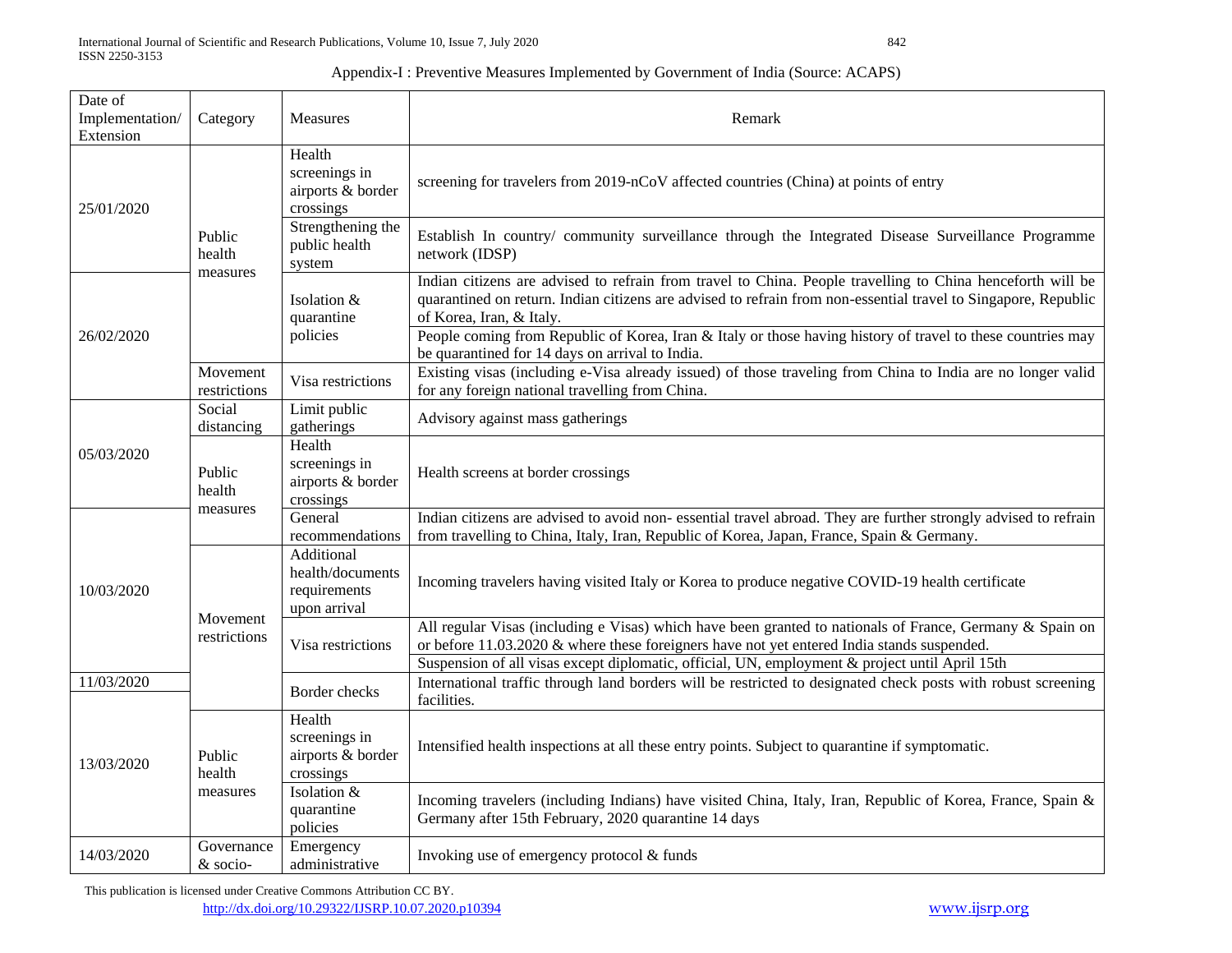|                          | economic<br>measures               | structures<br>activated or                   |                                                                                                                                                                                                                                                                                                                                                                                                                                      |
|--------------------------|------------------------------------|----------------------------------------------|--------------------------------------------------------------------------------------------------------------------------------------------------------------------------------------------------------------------------------------------------------------------------------------------------------------------------------------------------------------------------------------------------------------------------------------|
|                          |                                    | established                                  |                                                                                                                                                                                                                                                                                                                                                                                                                                      |
| 15/03/2020               |                                    | Economic<br>measures                         | Assistance to COVID-19 victims & families of deceased                                                                                                                                                                                                                                                                                                                                                                                |
|                          | Movement<br>restrictions           | Border closure                               | temporary closure of specified Indian land border crossings with Bangladesh, Nepal, Myanmar & Bhutan<br>until 15 April                                                                                                                                                                                                                                                                                                               |
| 16/03/2020               | Lockdown                           | Partial lockdown                             | closure of selected public institutions such as museums (incl. Taj Mahal) until March 31 & postponement of<br>several local elections                                                                                                                                                                                                                                                                                                |
| 18/03/2020               | Movement<br>restrictions           | Visa restrictions                            | ban of entry for passengers from EU countries, EFTA countries, Turkey, UK from 18 March                                                                                                                                                                                                                                                                                                                                              |
|                          |                                    | Isolation &                                  | Introduction of quarantine policies for travelers expanded to those coming or transiting from UAE, Qatar,<br>Oman, Kuwait starting 18 March until 31 March                                                                                                                                                                                                                                                                           |
|                          | Public<br>health<br>measures       | quarantine<br>policies                       | All asymptomatic individuals who have undertaken international travel in the last 14 days should stay in<br>home quarantine for 14 days, be tested only if symptomatic, $\&$ all family members living with a confirmed<br>case should be quarantined.                                                                                                                                                                               |
| 20/03/2020               |                                    | Testing policy                               | Testing all symptomatic contacts of laboratory confirmed cases, symptomatic health care workers, & all<br>hospitalized patients with Severe Acute Respiratory Illness.                                                                                                                                                                                                                                                               |
|                          | Social<br>distancing               | Schools closure                              | Until March 31, 2020                                                                                                                                                                                                                                                                                                                                                                                                                 |
| 24/03/2020               | Lockdown                           | Full lockdown                                | Complete lockdown of entire nation for 21 days. Agriculture-Farming & allied activities exempted from<br>Lockdown                                                                                                                                                                                                                                                                                                                    |
|                          | Governance                         |                                              | Deploy fiscal resources for additional medical facilities, central instruct state government                                                                                                                                                                                                                                                                                                                                         |
|                          | & socio-<br>economic               | Economic<br>measures                         | Govt asks distilleries / sugar mills to maximize manufacture of hand sanitizers                                                                                                                                                                                                                                                                                                                                                      |
| 26/03/2020               |                                    |                                              | Relief Package towards responsive Governance in Challenging Times Which Will Provide Relief to<br><b>Vulnerable Sections</b>                                                                                                                                                                                                                                                                                                         |
| 30/03/2020               | measures                           |                                              | Govt gives benefits to farmers on crop loan repayments due to Covid-19 lockdown                                                                                                                                                                                                                                                                                                                                                      |
| 02/04/2020               | Public                             |                                              |                                                                                                                                                                                                                                                                                                                                                                                                                                      |
|                          | health<br>measures                 | Strengthening the<br>public health<br>system | adopt community-approach in the battle against the pandemic                                                                                                                                                                                                                                                                                                                                                                          |
| 03/04/2020               |                                    |                                              | Advise religious leaders to not hold any congregations/ functions                                                                                                                                                                                                                                                                                                                                                                    |
| 03/04/2020               | Social<br>distancing               | Limit public<br>gatherings                   | extended the period of completion of election including postponing the date of poll & counting concerning<br>elections to the Council of States, since the electoral process necessarily involves movement & gathering of<br>polling officials, agents of political parties, support officials & members of respective Legislative<br>Assemblies on the poll day, which may put public safety at risk & create public health hazard. |
|                          | Lockdown                           | Partial lockdown                             | More lockdown relaxations for Agriculture-Farming sector                                                                                                                                                                                                                                                                                                                                                                             |
| 04/04/2020               | Public<br>health<br>measures       | Awareness<br>campaigns                       | Manual on Home Made Masks to prevent COVID-19                                                                                                                                                                                                                                                                                                                                                                                        |
|                          | Governance<br>& socio-<br>economic | Economic<br>measures                         | CBDT issues orders u/s 119 of IT Act, 1961 to mitigate hardships to taxpayers arising out of compliance of<br>TDS/TCS provisions                                                                                                                                                                                                                                                                                                     |
| 09/04/2020<br>16/04/2020 | measures<br>Public                 | Other public                                 | COVID-19 Emergency Response & Health System Preparedness Package Posted On: 09 Apr 2020<br>MoS Agriculture, Shri Kailash Choudhary inaugurates Pusa Decontamination & Sanitizing Tunnel                                                                                                                                                                                                                                              |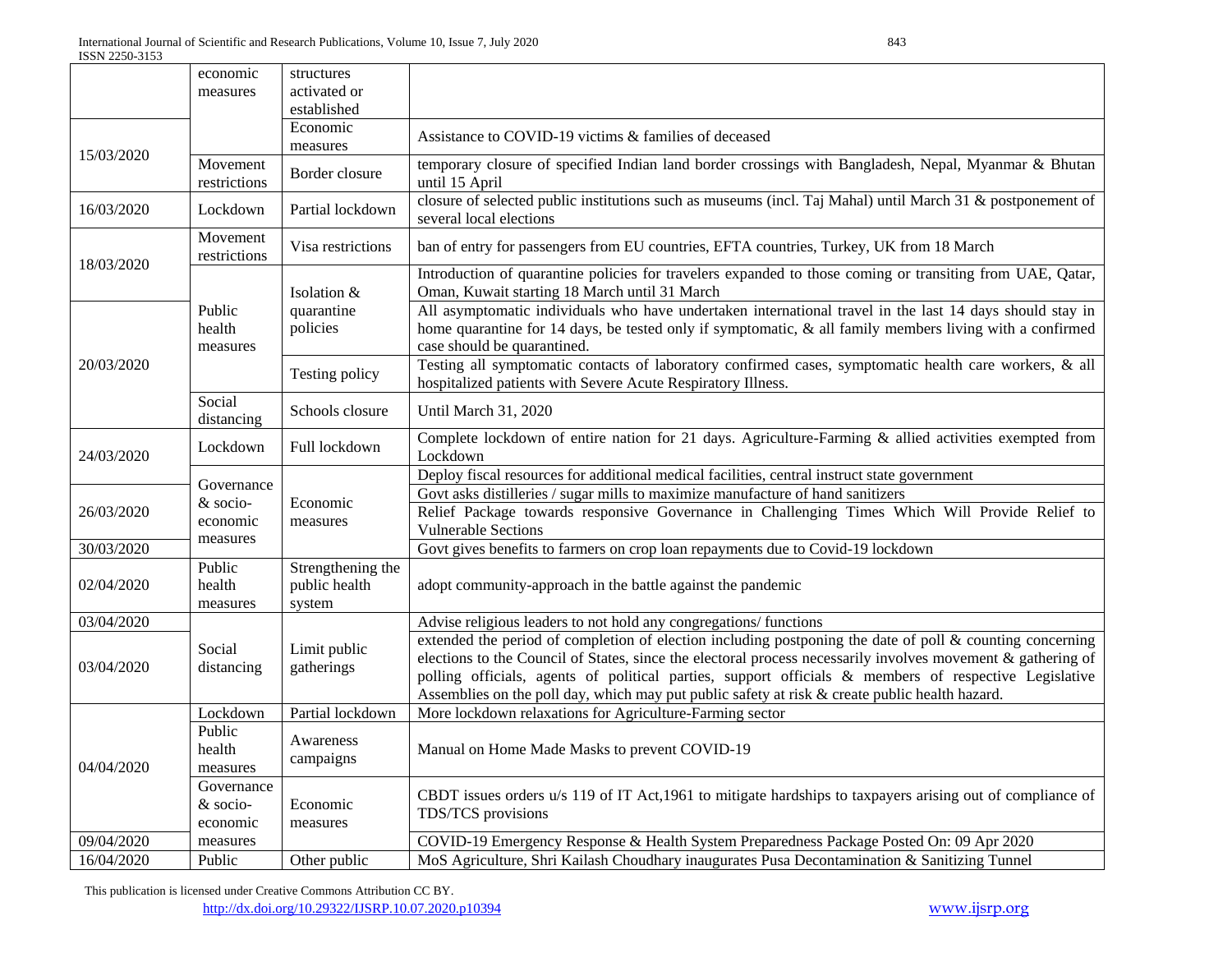|            | health                             | health measures                              |                                                                                                                                                                                                                                                                                                                                                                                                                                                                                                                                                                                                                                                                                                                                         |
|------------|------------------------------------|----------------------------------------------|-----------------------------------------------------------------------------------------------------------------------------------------------------------------------------------------------------------------------------------------------------------------------------------------------------------------------------------------------------------------------------------------------------------------------------------------------------------------------------------------------------------------------------------------------------------------------------------------------------------------------------------------------------------------------------------------------------------------------------------------|
| 17/04/2020 | measures<br>Governance<br>& socio- | enforced<br>Military<br>deployment           | Armed Forces Medical Services deployed                                                                                                                                                                                                                                                                                                                                                                                                                                                                                                                                                                                                                                                                                                  |
| 18/04/2020 | economic<br>measures               | Economic<br>measures                         | Amends the extant FDI policy for curbing opportunistic takeovers/acquisitions of Indian companies due to<br>the current COVID-19 pandemic                                                                                                                                                                                                                                                                                                                                                                                                                                                                                                                                                                                               |
| 19/04/2020 | Public<br>health<br>measures       | Strengthening the<br>public health<br>system | Government launches online data pool of critical human resource for combating $&$ containing Covid-19                                                                                                                                                                                                                                                                                                                                                                                                                                                                                                                                                                                                                                   |
| 21/04/2020 | Movement<br>restrictions           | Surveillance &<br>monitoring                 | launches 'COVID India Seva', an interactive platform for citizen engagement on COVID-19 Po                                                                                                                                                                                                                                                                                                                                                                                                                                                                                                                                                                                                                                              |
|            | Lockdown                           | Partial lockdown                             | In-house Care-givers of Senior Citizens, Prepaid mobile recharge utilities, Food processing units in urban<br>areas exempt from Lockdown Restrictions to fight COVID-19 Post                                                                                                                                                                                                                                                                                                                                                                                                                                                                                                                                                            |
| 22/04/2020 | Public<br>health<br>measures       | General<br>recommendations                   | Advisory against spraying of disinfectant on people for COVID-19 management                                                                                                                                                                                                                                                                                                                                                                                                                                                                                                                                                                                                                                                             |
| 24/04/2020 | Movement<br>restrictions           | Surveillance &<br>monitoring                 | COVID-19 GIS Dashboard: This is a location-based information system used to geotag - people who are<br>home quarantined (purple colour dots on map), last location of COVID-19 positive persons (Red Drop<br>Marks), Area Cordoning (Black lines), Lane closure, etc Once a patient is found to be COVID-19 positive,<br>his/her last location of stay is marked on the dashboard. Similarly, all home quarantined persons are marked<br>on the map. This information is used to generate a heat map which helps classify areas from low risk to high<br>risk. This dashboard is also used to identify epicentres of COVID-19 cases which helps the Health<br>Department to identify locations for immediate spraying of disinfectants. |
| 25/04/2020 | Lockdown                           | Partial lockdown                             | MHA allows opening of certain categories of shops. In rural areas, all shops, except those in shopping malls<br>are allowed to open. In urban areas, all standalone shops, neighborhood shops & shops in residential<br>complexes are allowed to open. Shops in markets/market complexes & shopping malls are not allowed to<br>open.It is clarified that sale by e-commerce companies will continue to be permitted for essential goods<br>only.                                                                                                                                                                                                                                                                                       |
| 26/04/2020 | Governance<br>& socio-             | Economic<br>measures                         | States promotes the concept of 'Direct marketing' to facilitate farmers/ group of farmers/FPOs/<br>Cooperatives in selling their produce to bulk buyers/big retailers/processors etc.                                                                                                                                                                                                                                                                                                                                                                                                                                                                                                                                                   |
| 27/04/2020 | economic                           |                                              | Gov is focusing on easing policy $\&$ implementation bottleneck to supply chains of essential items                                                                                                                                                                                                                                                                                                                                                                                                                                                                                                                                                                                                                                     |
|            | measures                           |                                              | \$1.5 billion loan to support government's response to COVID-19 pandemic<br>Rs. 50 lakh compensation for Port employees/workers, in case of loss of life from COVID-19                                                                                                                                                                                                                                                                                                                                                                                                                                                                                                                                                                  |
| 28/04/2020 |                                    | Isolation &<br>quarantine<br>policies        | Guidelines issues for home isolation of very mild / pre-symptomatic patients                                                                                                                                                                                                                                                                                                                                                                                                                                                                                                                                                                                                                                                            |
| 29/04/2020 | Public<br>health<br>measures       | Strengthening the<br>public health<br>system | HCARD, a robot, to assist frontline COVID-19 healthcare warriors                                                                                                                                                                                                                                                                                                                                                                                                                                                                                                                                                                                                                                                                        |
|            |                                    | Awareness<br>campaigns                       | a dash board about COVID-19 situation in KDMC area is now available in public domain. The page has<br>been linked with the website of municipal corporation, & other social media handles of city government<br>(such as Facebook, Twitter, Instagram), & is open for viewing by public. ashboard can be accessed at<br>https://kdmc-coronavirus-response-skdcl.hub.arcgis.com/                                                                                                                                                                                                                                                                                                                                                         |
| 30/04/2020 | Governance<br>& socio-             | Economic<br>measures                         | Reimbusement of OPD medicnes to CS (MA) beneficiaries: Special Sanction in view of COVID-19 reg.                                                                                                                                                                                                                                                                                                                                                                                                                                                                                                                                                                                                                                        |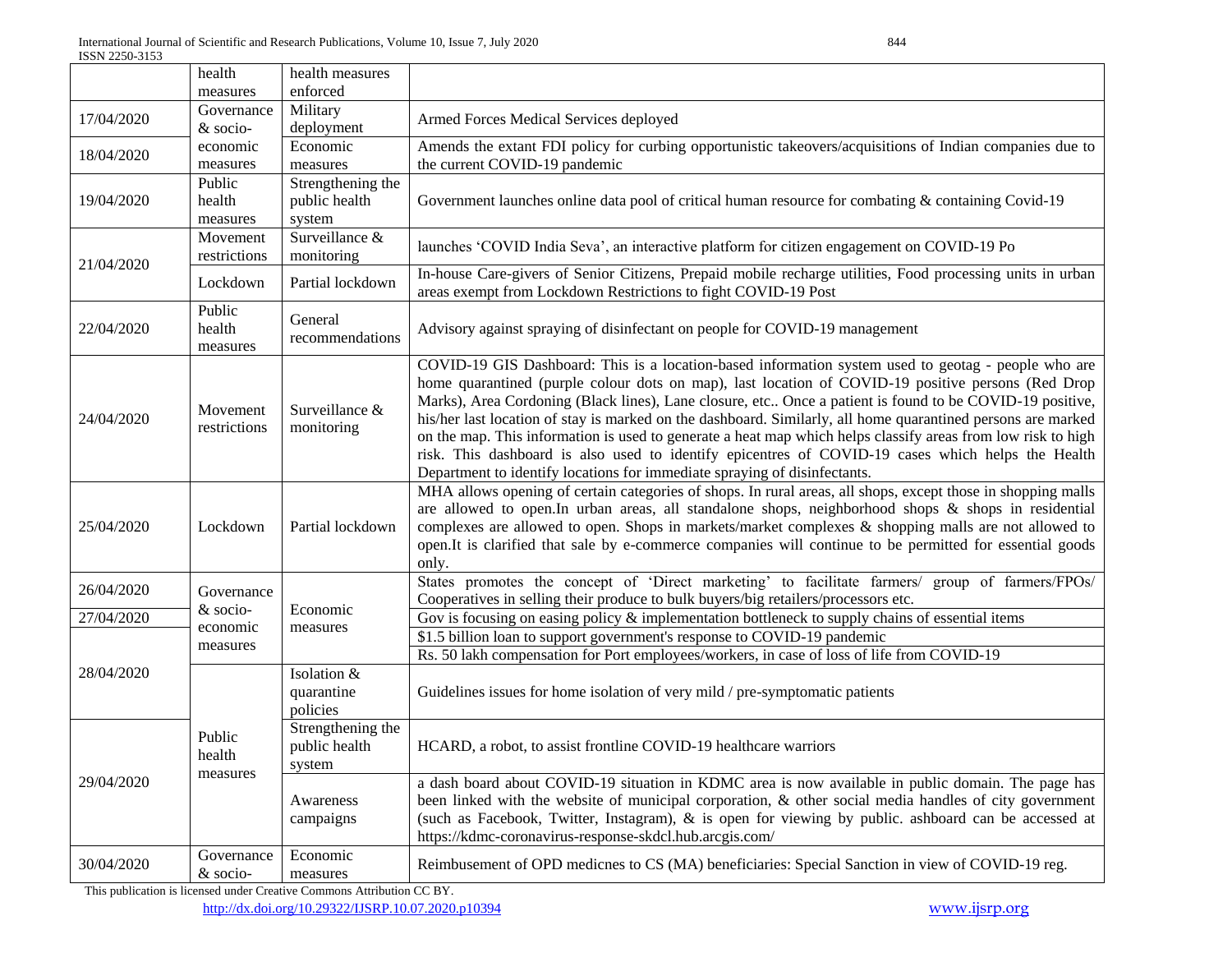|            | economic<br>measures                           |                                                                          |                                                                                                                                                                                                                                                                                                                                                                        |
|------------|------------------------------------------------|--------------------------------------------------------------------------|------------------------------------------------------------------------------------------------------------------------------------------------------------------------------------------------------------------------------------------------------------------------------------------------------------------------------------------------------------------------|
| 01/05/2020 | Public<br>health<br>measures                   | Strengthening the<br>public health<br>system                             | Additional guidelines on rational use of Personal Protective Equipment (setting approach for Health<br>functionaries working in non-COVID areas)                                                                                                                                                                                                                       |
| 03/05/2020 | Movement<br>restrictions                       | Domestic travel<br>restrictions                                          | Railways only accepting passengers BROUGHT & FACILITATED by State Governments.                                                                                                                                                                                                                                                                                         |
| 04/05/2020 | Lockdown                                       | Partial lockdown                                                         | Extension of Lockdown for a further period of Two Weeks with effect from May 4, 2020                                                                                                                                                                                                                                                                                   |
|            | Public<br>health<br>measures                   | Awareness<br>campaigns                                                   | raise awareness for blood donation                                                                                                                                                                                                                                                                                                                                     |
|            | Governance<br>& socio-<br>economic<br>measures | Economic<br>measures                                                     | measures for livelihood & security of tribal gatherers & artisans in the backdrop of situation arising out of<br>COVID-19                                                                                                                                                                                                                                              |
|            | Social<br>distancing                           | Closure of<br>businesses &<br>public services                            | Civil Services (Preliminary) Examination, 2020, scheduled on 31st May deferred: Taking notice of the<br>extension of restrictions, the UPSC has decided that it will not be possible to resume examinations $\&$<br>interviews for the present. The Civil Services (Preliminary) Examination, 2020, scheduled to be held on<br>May 31, 2020 therefore stands deferred. |
| 06/05/2020 | Movement<br>restrictions                       | Visa restrictions                                                        | All existing Visas granted to Foreigners, except certain categories, to remain suspended till the Prohibition<br>on International Air Travel of passengers from/to India is lifted                                                                                                                                                                                     |
| 08/05/2020 | Governance<br>& socio-<br>economic<br>measures | Economic<br>measures                                                     | The Government of India & the Asian Infrastructure Investment Bank (AIIB) signed a US\$ 500 million<br>"COVID-19 Emergency Response & Health Systems Preparedness Project" today to help India to respond<br>to the COVID-19 pandemic & strengthen its public health preparedness                                                                                      |
| 10/05/2020 | Public<br>health<br>measures                   | Strengthening the<br>public health<br>system                             | Adequate health infrastructure & health facilities set up for COVID-19 management. Adequate health<br>infrastructure $\&$ health facilities have been identified $\&$ set up for COVID-19 management in the country.                                                                                                                                                   |
| 11/05/2020 | Governance<br>& socio-<br>economic<br>measures | Emergency<br>administrative<br>structures<br>activated or<br>established | Union Ministry of Home Affairs has issued detailed guidelines under the Disaster Management Act, 2005,<br>on restarting manufacturing industries after the lockdown period.                                                                                                                                                                                            |
| 12/05/2020 | Movement<br>restrictions                       | Domestic travel<br>restrictions                                          | Passenger services on Indian Railways shall be partially restored w.e.f. from 12th May 2020 in a graded<br>manner                                                                                                                                                                                                                                                      |
| 13/05/2020 | Governance                                     | Economic<br>measures                                                     | special economic package of Rs 20 lakh crore. Finance Minister announce measures for relief & credit<br>support related to businesses, especially MSMEs to support Indian Economy's fight against COVID-19.                                                                                                                                                            |
| 15/05/2020 | & socio-<br>economic<br>measures               |                                                                          | short term $\&$ long-term measures for supporting the poor, including migrants, farmers, tiny businesses $\&$<br>street vendors<br>Interest subvention on Working Capital Loans for Dairy sector due to lockdown                                                                                                                                                       |
|            | Public<br>health<br>measures                   | Other public<br>health measures<br>enforced                              | sensor-based service delivery monitoring system in rural drinking water sector under Jal Jeevan Mission.<br>Owing to the current situation of CoVid-19 pandemic, water has to be made available for all.                                                                                                                                                               |
| 17/05/2020 | Governance<br>& socio-                         | Economic<br>measures                                                     | Structural reforms across Eight Sectors                                                                                                                                                                                                                                                                                                                                |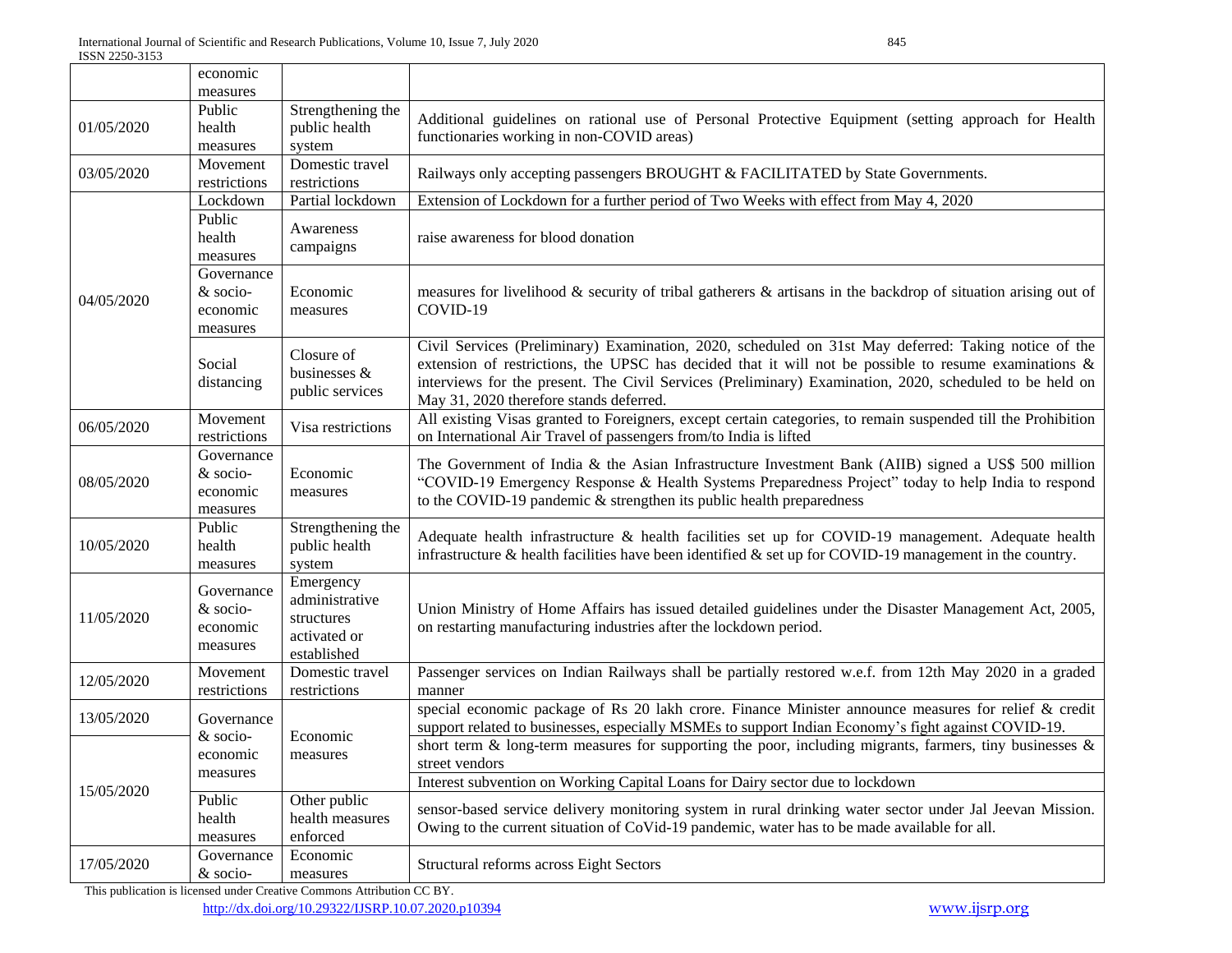|            | economic<br>measures                           |                                                                          |                                                                                                                                                                                                                                                                                                                |
|------------|------------------------------------------------|--------------------------------------------------------------------------|----------------------------------------------------------------------------------------------------------------------------------------------------------------------------------------------------------------------------------------------------------------------------------------------------------------|
|            | Movement<br>restrictions                       | Surveillance &<br>monitoring                                             | National Migrant Information System (NMIS) - a central online repository on Migrant Workers - developed<br>by NDMA to facilitate their seamless movement across States. It has additional advantages like contact<br>tracing, which may be useful in overall COVID-19 response work.                           |
| 18/05/2020 | Lockdown                                       | Partial lockdown                                                         | Extension of Lockdown up to May 31, 2020; States to decide various Zones & Activities to be allowed in<br>these Zones; Certain activities to remain prohibited throughout the Country                                                                                                                          |
|            | Public<br>health<br>measures                   | General<br>recommendations                                               | New normal Instructions                                                                                                                                                                                                                                                                                        |
| 01/06/2020 | Movement<br>restrictions                       | Domestic travel<br>restrictions                                          | Indian Railways will start operations of 200 passenger services as listed in the annexure. These trains shall<br>run from 1/6/2020 & booking of all these trains will commence from 10 am on 21/05/20                                                                                                          |
| 21/05/2020 |                                                |                                                                          | amended the guidelines on lockdown measures to fight COVID-19, so as to facilitate domestic air travel for<br>stranded persons in India.                                                                                                                                                                       |
| 24/05/2020 |                                                | Economic<br>measures                                                     | extension of validity of fee payment & extension of time period for paying fees as mandated under rule 32 $\&$<br>81 of Central Motor Vehicle Rules 1989                                                                                                                                                       |
| 25/05/2020 | Governance<br>& socio-<br>economic<br>measures |                                                                          | Prices of N-95 Masks are getting reduced by the Importers/Manufacturers/Suppliers of N-95 Masks after an<br>Advisory issued by NPPA                                                                                                                                                                            |
| 26/05/2020 |                                                | Emergency<br>administrative<br>structures<br>activated or<br>established | validity of approval or certifications of hotels & other accommodation units whose project<br>approvals/reapprovals & classification/reclassification have expired/are likely to expire during the period<br>(24.03.2020 to 29.6.2020) are deemed to be extended till 30.06.2020                               |
| 29/05/2020 | Movement<br>restrictions                       | Surveillance &<br>monitoring                                             | IT initiatives to fight COVID-19. SMC has developed SMC COVID-19 Tracker System which includes a<br>web portal & Mobile application named "SMC COVID-19 Tracker" to track people who have abroad or<br>interstate travel history & persons who have come in direct contact with positive COVID-19 individuals. |
| 30/05/2020 | Public<br>health<br>measures                   | Strengthening the<br>public health<br>system                             | Scaling up of COVID testing centres (Hub & spoke model) in National research laboratories & Universities                                                                                                                                                                                                       |
| 03/06/2020 | Movement                                       | Visa restrictions                                                        | Relaxation in Visa & Travel restrictions to permit certain categories of Foreign Nationals to come to India                                                                                                                                                                                                    |
| 04/06/2020 | restrictions                                   | Surveillance &<br>monitoring                                             | Delhi to conduct contact tracing                                                                                                                                                                                                                                                                               |
|            | Public                                         | Testing policy                                                           | Delhi to ramp up testing                                                                                                                                                                                                                                                                                       |
| 13/06/2020 | health<br>measures                             | Strengthening the<br>public health<br>system                             | Updated clinical management protocol for COVID-19                                                                                                                                                                                                                                                              |
| 15/06/2020 | Lockdown                                       | Partial lockdown                                                         | Total lockdown from 19th to 30th June in Chennai, Thiruvallur, Kanchipuram, & Chengalpattu districts                                                                                                                                                                                                           |
| 18/06/2020 | Public<br>health<br>measures                   | Strengthening the<br>public health<br>system                             | Launch of India's first mobile lab for testing remote parts of the country                                                                                                                                                                                                                                     |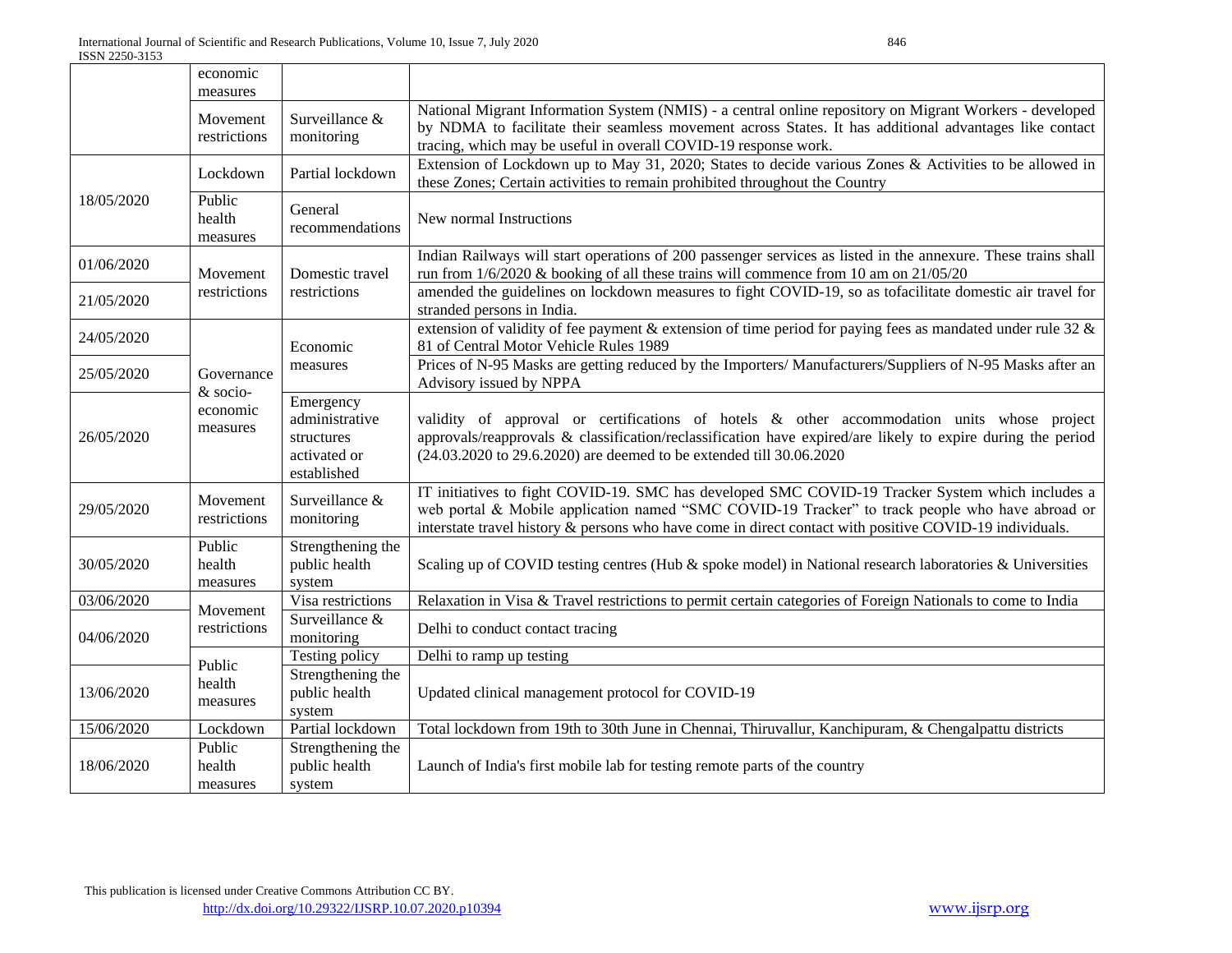#### References

- 1. Guide, J.H.A., *Coronavirus*. 2020.
- 2. Chen, Y., Q. Liu, and D. Guo, *Emerging coronaviruses: genome structure, replication, and pathogenesis.* Journal of medical virology, 2020. **92**(4): p. 418- 423.
- 3. Li, Q., et al., *Early transmission dynamics in Wuhan, China, of novel coronavirus–infected pneumonia.* New England Journal of Medicine, 2020.
- 4. *First Covid-19 case happened in November, China government records show - report*, in *The Gaurdian*. 2020.
- 5. WHO, *Situation Report-1 Novel Coronavirus (2019-nCoV), 2020*.
- 6. WHO, *Situation Report-3 Novel Coronavirus (2019-nCoV)*. 2020.
- 7. WHO, *Situation Report- 10 Novel Coronavirus (2019-nCoV)* 2020.
- 8. WHO, *Situation report -50 Coronavirus disease 2019 (COVID-19)* 2020.
- 9. WHO, *Situation Report-51 Coronavirus disease 2019 (COVID-19)*. 2020.
- 10. WHO, *India Situation Report-1 Novel Coronavirus (2019-nCoV)* 2020.
- 11. WHO, *India Situation Report -6 Coronavirus Disease (COVID-19)* 2020. 12. Nair, S. *India COVID-19 coronavirus by city and state*. 2020 [cited 2020 14 May]; Available from: [https://www.pharmaceutical](https://www.pharmaceutical-technology.com/news/india-covid-19-coronavirus-updates-status-by-state/)[technology.com/news/india-covid-19-coronavirus-updates-status-by-state/.](https://www.pharmaceutical-technology.com/news/india-covid-19-coronavirus-updates-status-by-state/)
- 13. MOHFW. 2020 [cited 2020 15 May]; Available from[: https://www.mohfw.gov.in/.](https://www.mohfw.gov.in/)
- 14. TV, I. *Coronavirus in Maharashtra*. 2020 [cited 2020 14 May]; Available from: [https://www.indiatvnews.com/news/india/coronavirus-maharashtra](https://www.indiatvnews.com/news/india/coronavirus-maharashtra-dharavi-covid-19-mumbai-latest-update-612217)[dharavi-covid-19-mumbai-latest-update-612217.](https://www.indiatvnews.com/news/india/coronavirus-maharashtra-dharavi-covid-19-mumbai-latest-update-612217)
- 15. David Alvaro, E.B., Cynthia A. Challener. *COVID-19: A Look at the Virus, its Epidemiology, Therapeutic and Vaccine Development Efforts and Impacts of the Pandemic*. 2020 [cited 2020 14 May]; Available from[: https://www.pharmasalmanac.com/articles/covid-19-a-look-at-the-virus-its-epidemiology](https://www.pharmasalmanac.com/articles/covid-19-a-look-at-the-virus-its-epidemiology-therapeutic-and-vaccine-development-efforts-and-impacts-of-the-pandemic)[therapeutic-and-vaccine-development-efforts-and-impacts-of-the-pandemic.](https://www.pharmasalmanac.com/articles/covid-19-a-look-at-the-virus-its-epidemiology-therapeutic-and-vaccine-development-efforts-and-impacts-of-the-pandemic)
- 16. Publishing, H.H. *Symptoms, spread and other essential information about the new coronavirus and COVID-19*. 2020 [cited 2020 13 May]; Available from: [https://www.health.harvard.edu/diseases-and-conditions/covid-19-basics.](https://www.health.harvard.edu/diseases-and-conditions/covid-19-basics)
- 17. Wu, Z. and J.M. McGoogan, *Characteristics of and important lessons from the coronavirus disease 2019 (COVID-19) outbreak in China: summary of a report of 72 314 cases from the Chinese Center for Disease Control and Prevention.* Jama, 2020.
- 18. Nicola, M., et al., *Evidence based management guideline for the COVID-19 pandemic-review article.* International Journal of Surgery, 2020.
- 19. Dong, L., S. Hu, and J. Gao, *Discovering drugs to treat coronavirus disease 2019 (COVID-19).* Drug discoveries & therapeutics, 2020. **14**(1): p. 58-60. 20. Publishing, H.H. *Treatments for COVID-19*. 2020 [cited 2020 15 May]; Available from: [https://www.health.harvard.edu/diseases-and-](https://www.health.harvard.edu/diseases-and-conditions/treatments-for-covid-19)
- [conditions/treatments-for-covid-19.](https://www.health.harvard.edu/diseases-and-conditions/treatments-for-covid-19)
- 21. Chu, C., et al., *Role of lopinavir/ritonavir in the treatment of SARS: initial virological and clinical findings.* Thorax, 2004. **59**(3): p. 252-256.
- 22. Wang, M., et al., *Remdesivir and chloroquine effectively inhibit the recently emerged novel coronavirus (2019-nCoV) in vitro.* Cell research, 2020. **30**(3): p. 269-271.
- 23. times, H. *Plasma therapy not approved treatment*. 2020 [cited 2020 15 May]; Available from[: https://www.hindustantimes.com/india-news/plasma-therapy](https://www.hindustantimes.com/india-news/plasma-therapy-not-approved-treatment-for-covid-19-can-be-dangerous-says-centre/story-vTeSdM43Q7ND3lUiThCAZK.html)[not-approved-treatment-for-covid-19-can-be-dangerous-says-centre/story-vTeSdM43Q7ND3lUiThCAZK.html.](https://www.hindustantimes.com/india-news/plasma-therapy-not-approved-treatment-for-covid-19-can-be-dangerous-says-centre/story-vTeSdM43Q7ND3lUiThCAZK.html)
- 24. Ali, S.I. *Jaipur: Condition of patients given plasma therapy improved-says SMS Hospital*. 2020 [cited 2020 10/06/2020]; Available from: [http://timesofindia.indiatimes.com/articleshow/75587671.cms?utm\\_source=contentofinterest&utm\\_medium=text&utm\\_campaign=cppst.](http://timesofindia.indiatimes.com/articleshow/75587671.cms?utm_source=contentofinterest&utm_medium=text&utm_campaign=cppst)
- 25. Phelamei, S. *India's first 'Plasma Bank' for COVID-19 treatment launched: Who can donate plasma?* 2020 [cited 2020 20-06-2020]; Available from: [https://www.timesnownews.com/health/article/india-s-first-plasma-bank-for-covid-19-treatment-launched-who-can-donate-plasma/615242.](https://www.timesnownews.com/health/article/india-s-first-plasma-bank-for-covid-19-treatment-launched-who-can-donate-plasma/615242)
- 26. *#COVID19 GOVERNMENT MEASURES DATASET*. 2020 02/07/2020; Available from[: https://www.acaps.org/covid19-government-measures-dataset.](https://www.acaps.org/covid19-government-measures-dataset) 27. Maragakis, L. *Coronavirus Diagnosis: What Should I Expect?* 2020 [cited 2020 07/07/2020]; Available from:
- [https://www.hopkinsmedicine.org/health/conditions-and-diseases/coronavirus/diagnosed-with-covid-19-what-to-expect.](https://www.hopkinsmedicine.org/health/conditions-and-diseases/coronavirus/diagnosed-with-covid-19-what-to-expect)
- 28. GoI. *COVID-19 INDIA*. 2020 [cited 2020 05/07/2020]; Available from[: https://www.mohfw.gov.in/.](https://www.mohfw.gov.in/)

**Author** – Dr Namita Gupta, PhD, Arya Mahila PG College (BHU), Varanasi Email. [namitagpt047@gmail.com](mailto:namitagpt047@gmail.com)

**Correspondence Author** – Dr Namita Gupta, Email. [namitagpt047@gmail.com](mailto:namitagpt047@gmail.com)